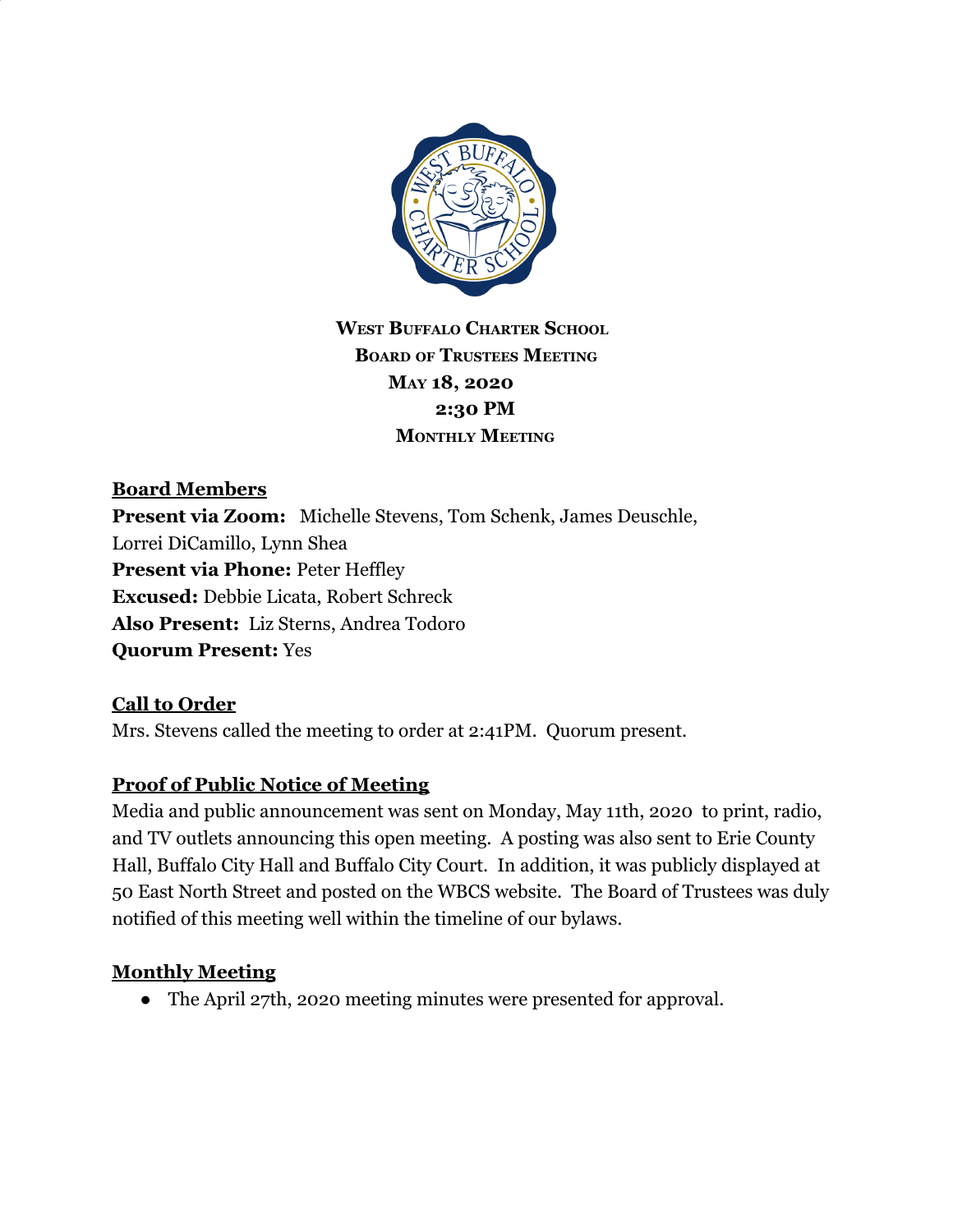# **Upon motion duly made by Mr. Deuschle and seconded by Mr. Heffley, the April 2020 minutes were approved as presented. All in favor. Non-opposed.**

#### **Financial Report**

Mrs. Sterns presented the financial reports for the period ending April 30th, 2020 (a copy is attached hereto and made a part hereof).

## **Upon motion duly made by Mr. Heffley and seconded by Mrs. DiCamillo, the April, 2020 financials were approved as presented. All in favor. Non-opposed.**

● Mrs. Sterns presented the 2020-2021 Budget for approval.

## **Upon motion duly made by Mrs. DiCamillo and seconded by Mr. Heffley, the 2020-2021 draft budget was approved as presented. All in favor. Non-opposed.**

**Upon motion duly made by Mrs. Shea and seconded by Mr. Deuschle, the contract with Canisius College Residency Contract was approved as presented. All in favor. Non-opposed (Mrs. DiCamillo abstained).**

- Discussion regarding the "unknowns" of the next school year as it applies to how the school will operate and state funding. Constant review will continue as plans unfold.
- Staffing changes will reflect in \$100,000.00 savings.
- Discussion regarding the PPP dollars that came in and how that works.
- APPR's continue for staff with raises to be limited to 2, 2.5 or 3 percent.
- Corner lot sale still moving along and should close soon.

## **School Leader Report**

Mrs. Todoro presented the School Leader report (a copy is attached hereto and made a part hereof).

- June calendar of events for students. Instruction through Friday, June 19th.
- 2020-2021 School Year- conversations with SED. Multiple plans so we are ready for ANYTHING (begin school year remotely and slide in when able; hybrid plan utilizing split sessions; busing concerns).